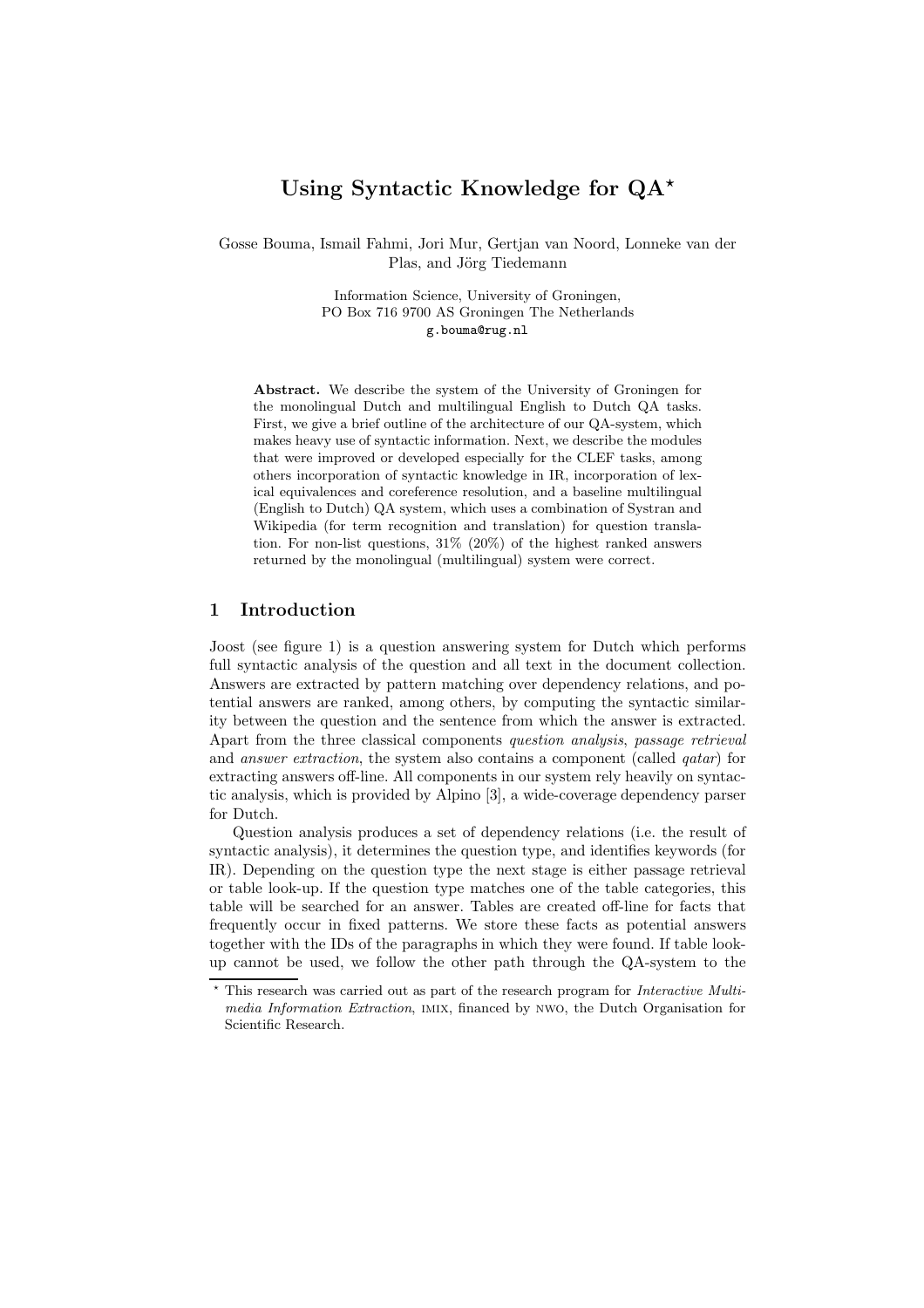

Fig. 1. System architecture of Joost

passage retrieval component. The IR-engine selects relevant paragraphs to be passed on to subsequent modules for extracting the actual answer.

The final processing stage is answer extraction and selection. The input to this component is a set of paragraph IDs, either provided by Qatar or by the IR system. For questions that are answered by means of table look-up, the tables provide an exact answer string. In this case the paragraph context is used only for ranking the answers. For other questions, answer strings have to be extracted from the paragraphs returned by IR. Answer extraction patterns are similar to those used for off-line extraction, but typically more general (and more noisy). Answers are ranked on the basis of frequency of the answer, overlap in named entities between question and answer, syntactic similary between question and answer, and (estimated) reliability of the extraction pattern used. Finally, the highest ranked answers are returned to the user. More detailed descriptions of the system can be found in [1] and [2].

In the rest of the paper, we focus on components of the system that were revised or developed for CLEF 2006, and on discussion of the results.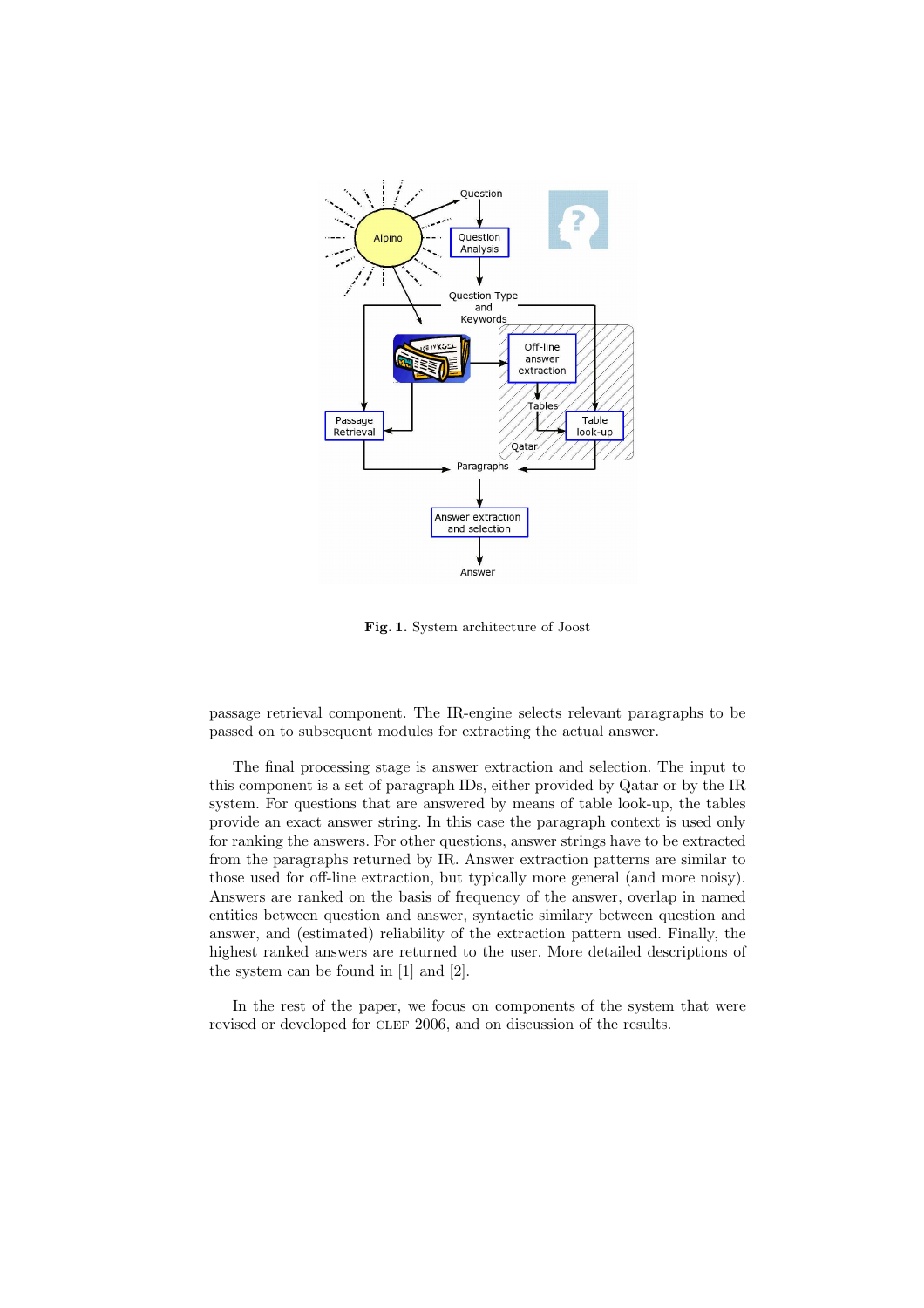#### 2 Linguistically Informed Information Retrieval

The information retrieval component identifies relevant paragraphs in the corpus to narrow down the search space for subsequent modules. Answer containing paragraphs that are missed by IR are lost for the entire system. Hence, IR performance in terms of recall is essential. Furthermore, high precision is also desirable as IR scores are used for ranking potential answers.

Given a full syntactic analysis of the CLEF text collection, it becomes feasible to exploit linguistic information as a knowledge source for IR. Using Apache's IR system Lucene [4], we can index the document collection along various linguistic dimensions, such as part of speech tags, named entity classes, and dependency relations. We defined several layers of linguistic features and feature combinations and included them as index fields. In our current system we use the following layers: text (stemmed text tokens), root (root forms), RootPos (root forms concatenated with wordclass labels), RootRel (root forms concatenated with the name of the dependency relation to their head words), RootHead (dependenthead bigrams using root forms), RootRelHead (dependent-head bigrams with the type of relation between them), compound (compounds identified by Alpino), ne (named entities), neLOC, nePER, neORG (only location, person, or organisation names, respectively), and neTypes (labels of named entities in the paragraph). The layers are filled with appropriate data extracted from the analysed corpus.

Each of the index fields defined above can be accessed using Lucene's query language. Complex queries combining keywords for several layers can be constructed. Queries to be used in our system are constructed from the syntactically analysed question. We extract linguistic features in the same way as done for building the index. The task now is to use this rich information appropriately. The selection of keywords is not straightforward. Keywords that are too specific might harm the retrieval performance. It is important to carefully select features and feature combinations to actually improve the results compared to standard plain text retrieval.

For the selection and weighting of keywords we applied a genetic algorithm trained on previously collected question answer pairs. For constructing a query we defined further keyword restrictions to make an even more fine-grained selection. For example, we can select RootHead keywords from the question which have been tagged as nouns. Each of these (possibly restricted) keyword selections can be weighted with a numeric value according to their importance for retrieval. They can also be marked as "required" using the '+' character in Lucene's query syntax. All keyword selections are then concatenated in a disjunctive way to form the final query. Figure 2 gives an example.

Details of the genetic optimisation process are given in [5]. As the result of the optimisation we obtain an improvement of about 19% over the baseline using standard plain text retrieval (i.e. the text layer only) on unseen evaluation data. It should be noted that this improvement is not solely an effect of using root forms or named entity labels, but that many of the features that are assigned a high weight by the genetic algorithm refer to layers that make use of dependency information.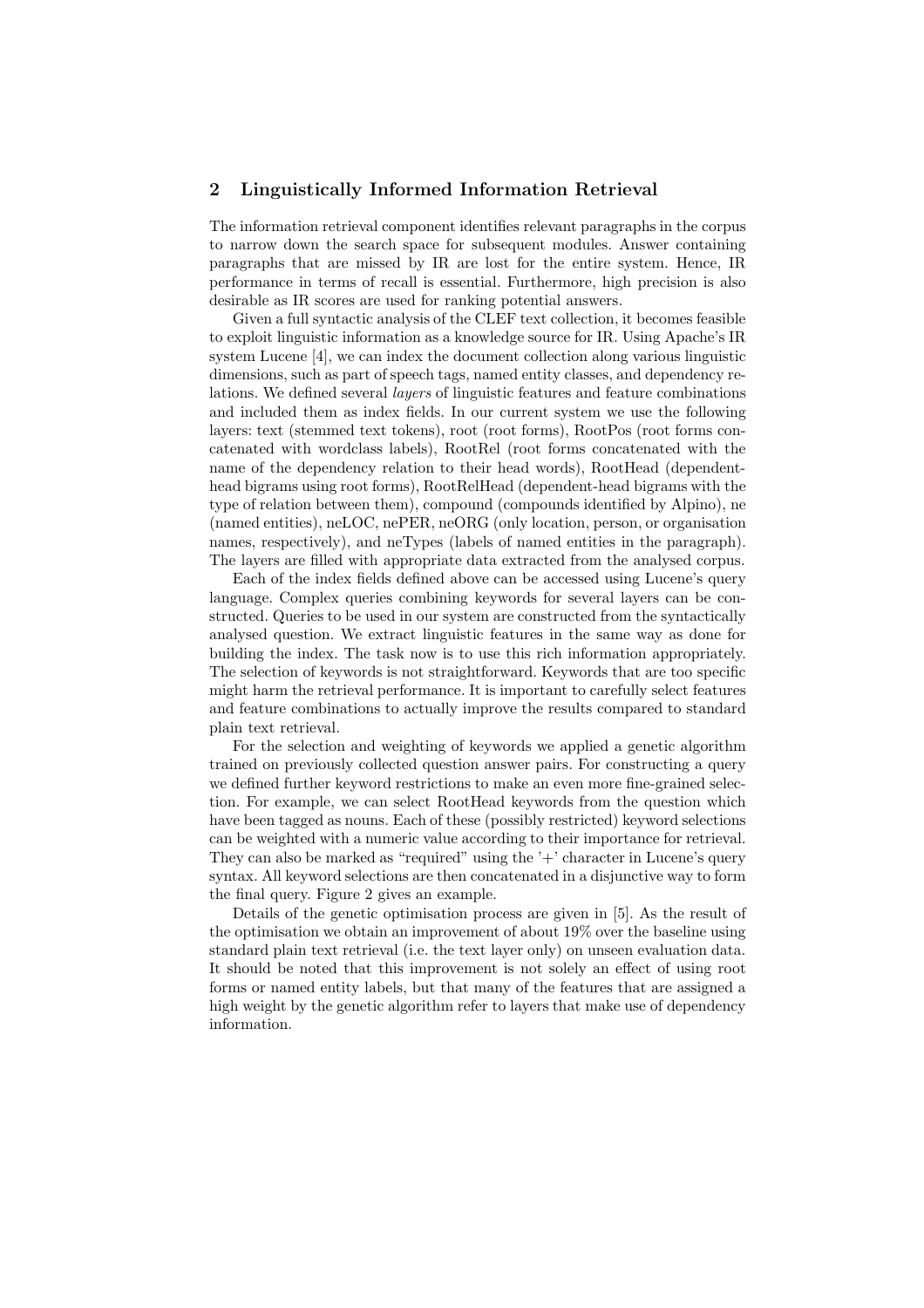```
text:(stelde Verenigde Naties +embargo +Irak)
ne:(Verenigde_Naties^2 Verenigde^2 Naties^2 Irak^2)
RootHead:(Irak/tegen embargo/stel_in)
neTypes:(YEAR)
```
Fig. 2. An example IR query from the question *Wanneer stelde de Verenigde Naties* een embargo in tegen Irak ? (When did the United Nations declare the embargo against Iraq?) using plain text tokens, named entities with boost factor 2, RootHead bigrams for nouns, and the named entity class for the question type.

#### 3 Coreference Resolution for Off-line Question Answering

Off-line answer extraction has proven to be very effective and precise. The main problem with this technique is the lack of coverage. One way to increase the coverage is to apply coreference resolution. For instance, the age of a person may be extracted from snippets such as:

- (1) a. de 26-jarige Steffi Graf (the  $26$ -year old Steffi Graf)
	- b. Steffi Graf....de 26-jarige tennisster (Steffi Graf...the 26-year old tennis player
	- c. Steffi Graf....Ze is 26 jaar. (Steffi Graf...She is 26 years old )

If no coreference resolution is applied, only patterns in which a named entity is present, such as (1-a) will match. Using coreference resolution, we can also extract the age of a person from snippets such as (1-b) and (1-c), where the named entity is present in a preceding sentence.

We selected 12 answer types that we expect to benefit from coreference resolution: age, date/location of birth, age/date/location/cause of death, capital, inhabitants, founder, function, and winner. Applying the basic patterns to extract facts for these categories we extracted 64,627 fact types. We adjusted the basic patterns by replacing the slot for the named entity with a slot for a pronoun or a definite NP.

Our strategy for resolving definite NPs is based on knowledge about the categories of named entities, so-called instances (or categorised named entities). Examples are Van Gogh is-a painter, Seles is-a tennis player. We acquired instances by scanning the corpus for apposition relations and predicate complement relations We scan the left context of the definite NP for named entities from right to left. For each named entity we encounter, we check whether it occurs together with the definite NP as a pair on the instance list. If so, the named entity is selected as the antecedent of the NP. As long as no suitable named entity is found we select the next named entity and so on until we reach the beginning of the document. If no named entity is found that forms an instance pair with the definite NP, we select simply the first preceding named entity.

We applied a similar technique for resolving pronouns. Again we scan the left context of the anaphor (now a pronoun) for named entities from right to left. We implemented a preference for proper nouns in the subject position. For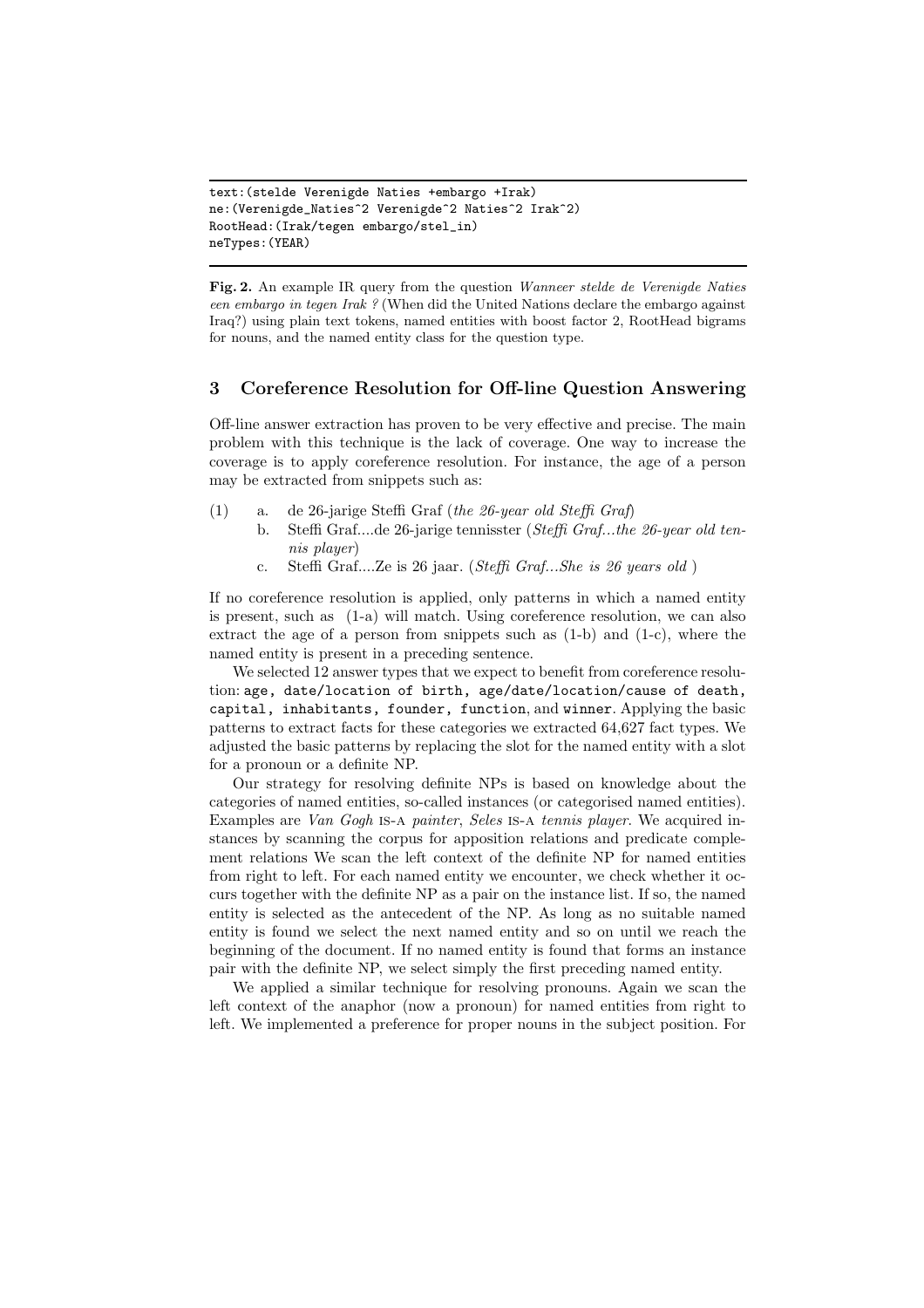each named entity we encounter, we check whether it has the correct NE-tag and number. If we are looking for a person name, we do another check to see if the gender is correct.<sup>1</sup> After having resolved the anaphor, the corresponding fact containing the antecedent named entity was added to the appropriate table.

We estimated the number of additional fact types we found using the estimated precision scores (on 200 manually evaluated facts). Coreference resolution extracted approximately 39,208 (60.7%) additional facts. 5.6% of these involve pronouns, and 55.2% definite NPs. The number of facts we extracted by the pronoun patterns is quite low. We did a corpus investigation on a subset of the corpus which consisted of sentences containing terms relevant to the 12 selected question types<sup>2</sup> . In only 10% of the sentences one or more pronouns appeared. This outcome indicates that the possibilities of increasing coverage by pronoun resolution are inherently limited.

#### 4 Lexical Equivalences

One of the features that is used to rank potential answers to a question is the amount of syntactic similarity between the question and the sentence from which the answer is taken. Syntactic similarity is computed as the proportion of dependency relations from the question which have a match in the dependency relations of the answer sentence. In [6], we showed that taking syntactic equivalences into account (such as the fact that a  $by$ -phrase in a passive is equivalent to the subject in the active, etc.) makes the syntactic similarity score more effective.

In the current system, we also take lexical equivalences into account. That is, given two dependency relations  $\langle$  Head, Rel, Dependent $\rangle$  and  $\langle$  Head', Rel, Dependent'), we assume that they are equivalent if both Head and Head' and Dependent and Dependent' are near-synonyms. Two roots are considered near synonyms if they are identical, synomyms, or spelling variants, or if one is an abbreviation, genitive form, adjectival form, or compound suffix of the other.

A list of synonyms (containing 118K root forms in total) was constructed by merging information from EuroWordNet, dictionary websites, and various encyclopedias (which often provide alternative terms for a given lemma keyword). The spelling of person and geographical names entities tends to be subject to a fair amount of variation and the spelling used in a question is not necessarily the same as the one used in a parapgraph which provides the answer. Using edit distance to detect spelling variation tends to be very noisy. To improve the precision of this method, we restricted ourselves to person names, and imposed the additional constraint that the two names must occur with the same function in our database of functions (used for off-line question answering). Thus, Felipe Gonzalez and Felippe Gonzales are considered to be variants only if they are known to have the same function (e.g. prime-minister of Spain). Currently, we

<sup>1</sup> We created a list of boy's names and girl's names by downloading such lists from the Internet. To be accepted as the correct antecedent, the proper name should not occur on the name list of the opposite sex of the pronoun.

<sup>&</sup>lt;sup>2</sup> terms such as "geboren" (born), "stierf" (died), "hoofdstad" (capital) etc.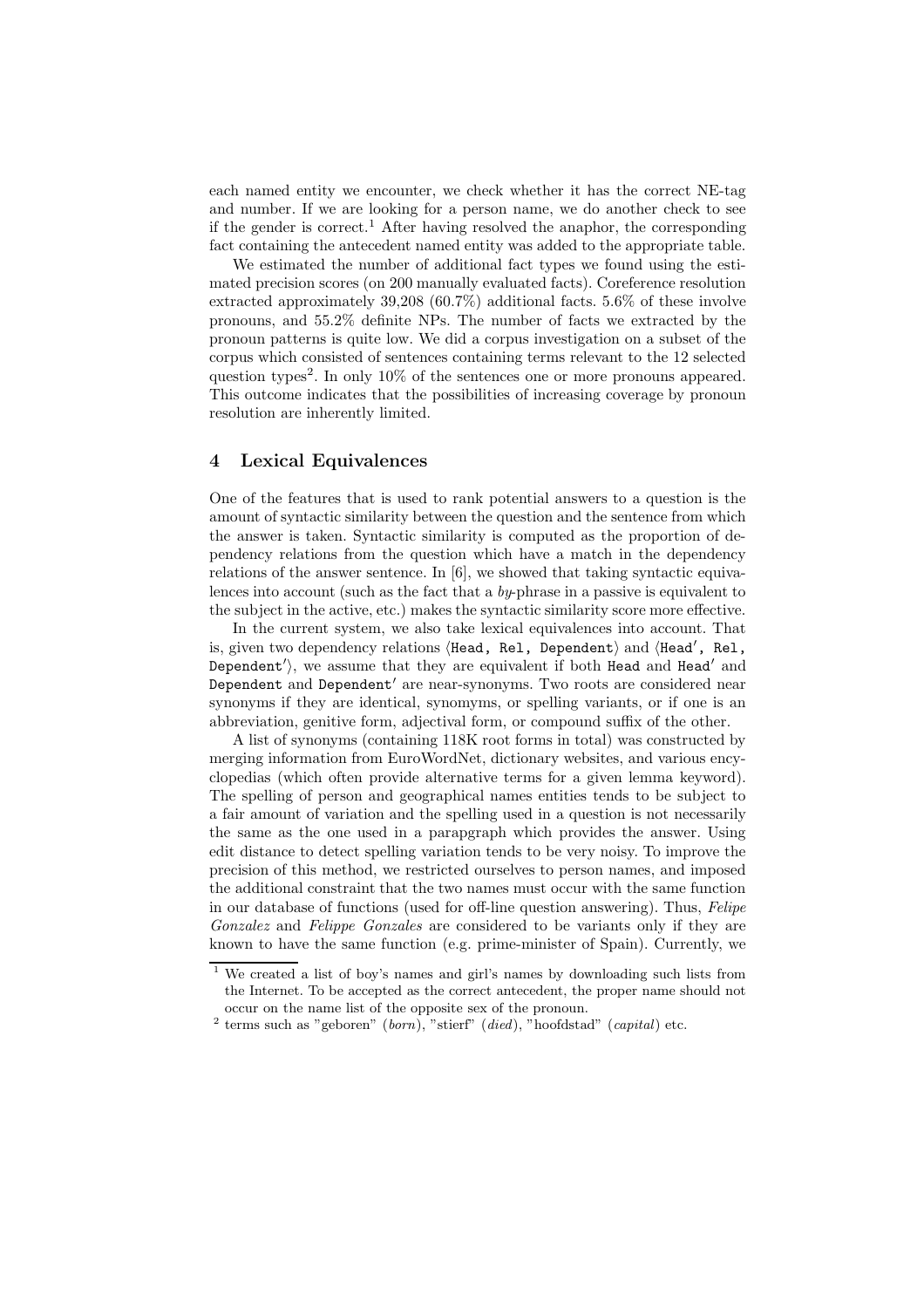recognize 4500 pairs of spelling variants. The compound rule applies when one of the words is a compound suffix of the other. It also cover multi word terms analyzed as a single word by the parser (i.e. *colitis ulcerosa*).

We tested the effect of incorporating lexical equivalences on questions from previous clef tasks. Although approximately 8% of the questions receives a different answer when lexical equivalences are incorporated, the effect on the overall score is negligible. We suspect that this is due to the fact that in the definition of synonyms, no distinction is made between various senses of a word, and the equivalences defined for compounds tend to introduce a fair amount of noise (e.g. the *Calypso-queen* of the Netherlands is not the same as the *queen* of the Netherlands). It should also be noted that most lexical equivalences are not taken into consideration by the IR-component. This probably means that some relevant documents (especially those containing spelling variants of proper names) are missed.

### 5 Definition Questions

Definition questions can ask either for a definition of a named entity (What is Lusa?) or a concept (What is a cincinatto). We used appositions (the Portugese press agency Lusa), nominal modifiers (milk sugar ( saccharum lactis ) ), or (ofwel) disjunctions ( milk sugar or saccharum lactis ), predicative complements (milk sugar is (called/known as) saccharum lactis), and predicative modifiers (composers such as Joonas Kookonen) to find potential answers. As some of these patterns tend to be very noisy, we also check whether there exists an isarelation between the head noun of the definition, and the term to be defined.  $IsA-relations$  are collected from named entity – noun appositions  $(48K)$  and head noun – concept pairs (136K) extracted from definition sentences in an automatically parsed version of Dutch Wikipedia. Definition sentences were identified automatically (see [7]). Answers for which a corresponding isa-relation exists in Wikipedia are given a higher score.

For the 40 definition questions in the Dutch QA test set, 18 received a correct first answer (45%), which is considerably better than the overall performance on non-list questions (31%). We consider 7 of the 40 definition questions to be concept definition questions. Of those, only 1 was answered correct.

## 6 Temporally Restricted Questions

Sometimes, questions contain an explicit date:

- (2) a. Which Russian Tsar died in 1584?
	- b. Who was the chancellor of Germany from 1974 to 1982?

To provide the correct answer to such questions, it must be ensured that there is no conflict between the date mentioned in the question and temporal information present in the text from which the answer was extracted.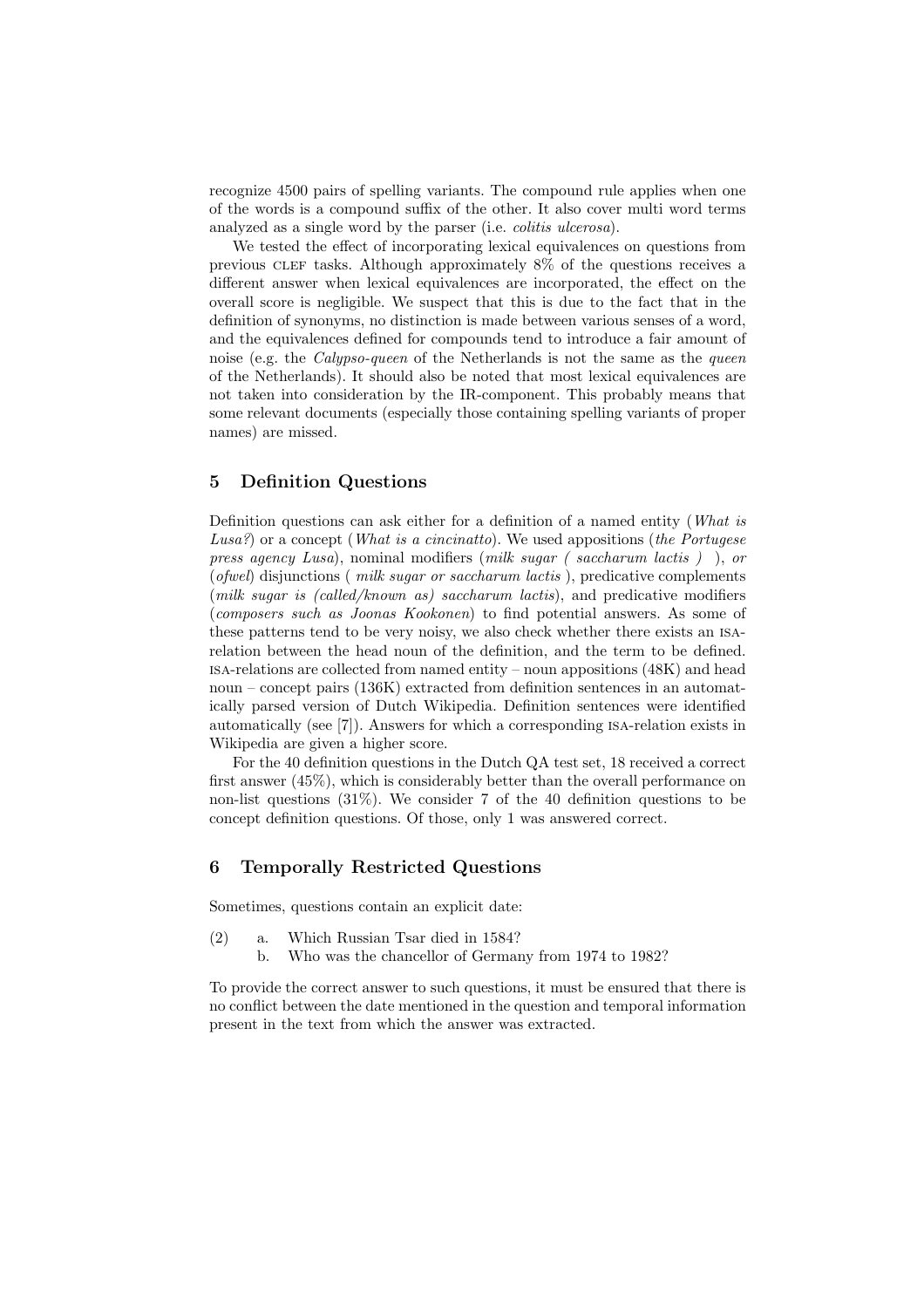If a sentence contains an explicit date expression, this is used as answer date. A sentence is considered to contain an explicit date if it contains a temporal expression referring to a date  $(2nd of August, 1991)$  or a relative date  $(last year)$ . The denotation of the latter type of expression is computed relative to the date of the newspaper article from which the sentence is taken. Sentences which do not contain an explicit date are assigned an answer date which corresponds to the date of the newspaper from which the sentence is extracted.

For questions which contain an explicit date, this date is used as the question date. For all other questions, the *question date* is nil. The *date score* of a potential answer is 0 if the question date is nil, 1 if answer and question date match, and -1 otherwise.

There are 31 questions in the Dutch QA test set which contain an explicit date, and which we consider to be temporally restricted questions. Our monolingual QA system returned 11 correct first answers for these questions (10 of correctly answered questions ask explicitly for a fact from 1994 or 1995). The performance of the system on temporally restricted questions is similar to the performance achieved for (non-list) questions in general (31%).

## 7 Multilingual QA

We have developed a baseline English to Dutch QA-sytem which is based on two freely avaiable resources: Systran and Wikipedia. For development, we used the CLEF 2004 multieight corpus. [8]

The English source questions are converted into an HTML file, which is translated automatically into Dutch by Systran.<sup>3</sup> These translations are used as input for the monolingual QA-system described above.<sup>4</sup>

This scenario has a number of obvious drawbacks: (1) translations often result in grammatically incorrect sentences, (2) even if a translation can be analyzed syntactically, it may contain words or phrases that were not anticipated by the question analysis module, and (3) named entities and (multiword) terms are not recognized. We did not spend any time on fixing the first and second potential problem. While testing the system, it seemed that the parser was relatively robust against grammatical irregularities. We did notice that question analysis could be improved, so as to take into account peculiarities of the translated questions.

The third problem seemed most serious to us. It seems Systran fails to recognize many named entities and multiword terms. The result is that these are translated on a word by word basis, which typically leads to errors that are almost certainly fatal for any component (starting with IR) which takes the

<sup>3</sup> Actually, we used the Babelfish interface to Systran, http://babelfish.altavista. digital.com/

<sup>4</sup> For English to Dutch, the only alternative on-line translation service seems to be Freetranslation (www.freetranslation.com). When testing the system on questions from the multieight corpus, the results from Systran seemed slightly better, so we decided to use Systran only.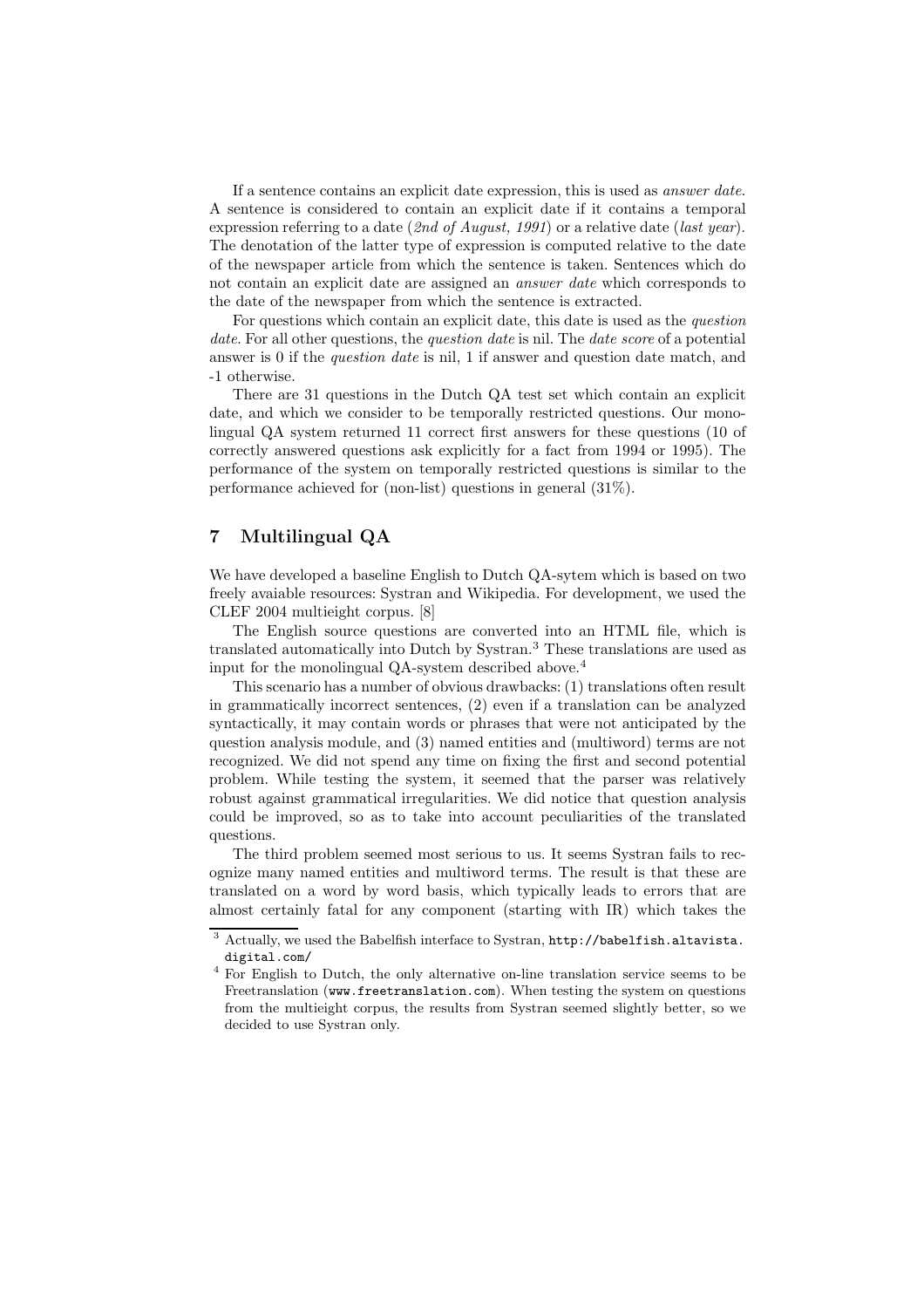translated string as starting point. To improve on the treatment of named entities and terms, we extracted from English Wikipedia all pairs of lemma titles and their cross-links to the corresponding link in Dutch Wikipedia. Terms in the English input which are found in the Wikipedia list are escaped from automatic translation and replaced by their Dutch counterparts directly. This potentially avoids three types of errors: the term should not be translated, but it is by Systran (*Jan Tinbergen*  $\rightarrow$  *Januari Tinbergen*), (2) the term is not translated by Systran, but it should (*Pippi Longstocking*), (3) the term should be translated, but it is translated wrongly by Systran (*Pacific Ocean*  $\rightarrow$  *Vreedzame Oceaan*).

Of the 200 input questions, 48 contained terms that matched an entry in the bilingual term database extracted from Wikipedia. 4 of the marked terms are incorrect (*Martin Luther* instead of *Martin Luther King* is marked as a term, nuclear power instead of nuclear power plants is marked as a term, primeminister is translated as minister-voorzitter rather than as minister-president or premier, and the game is incorrectly recognized as a term (it matches the name of a movie in Wikipedia) and not translated).

Although the precision of recognizing terms is high, it should be noted that recall could be much better. Terms such as *Olympic Winter Games, World Her*itage Sites, and proper names such as Jack Soden and Chad Rowan are not recognized, leading to word by word translations (Olympische Spelen van de Winter, De Plaatsen van de Erfenis van de Wereld) that sometimes are highly cryptical (Hefboom Soden, de Lijsterbes van Tsjaad). In addition, many unrecognized proper names show up as discontinuous strings in the translation (i.e. What did Yogi Bear steal is translated as Wat Yogi stal de Beer).

Although the performance of the multilingual system is a good deal less than that of the monolingual system, there actually are a few questions which are answered correctly by the bilingual system, but not by the monolingual system. This is due to the fact that the (more or less) automatic word by word translations in these cases match more easily with the answer sentences than the manually constructed Dutch sentences (which paraphrase the English sentence).

## 8 Evaluation and Error Analysis

The results from the CLEF evaluation are given in figure 3.

The monolingual system assigned only 13 questions a question type for which a table with potential answers was extracted off-line. For only 5 of those, an answer is found off-line. This suggests that the effect of off-line techniques on the overall result is relatively small. As off-line answer extraction tends to be more accurate than IR-based answer extraction, it may also explain why the results for the CLEF 2006 task are relatively modest.<sup>6</sup>

 $6$  For development, we used almost 800 questions from previous CLEF tasks. For those questions, almost 30% of the questions are answered by answers that were found offline. 75% of the first answers for those questions is correct. Overall, the development system finds almost 60% correct first answers.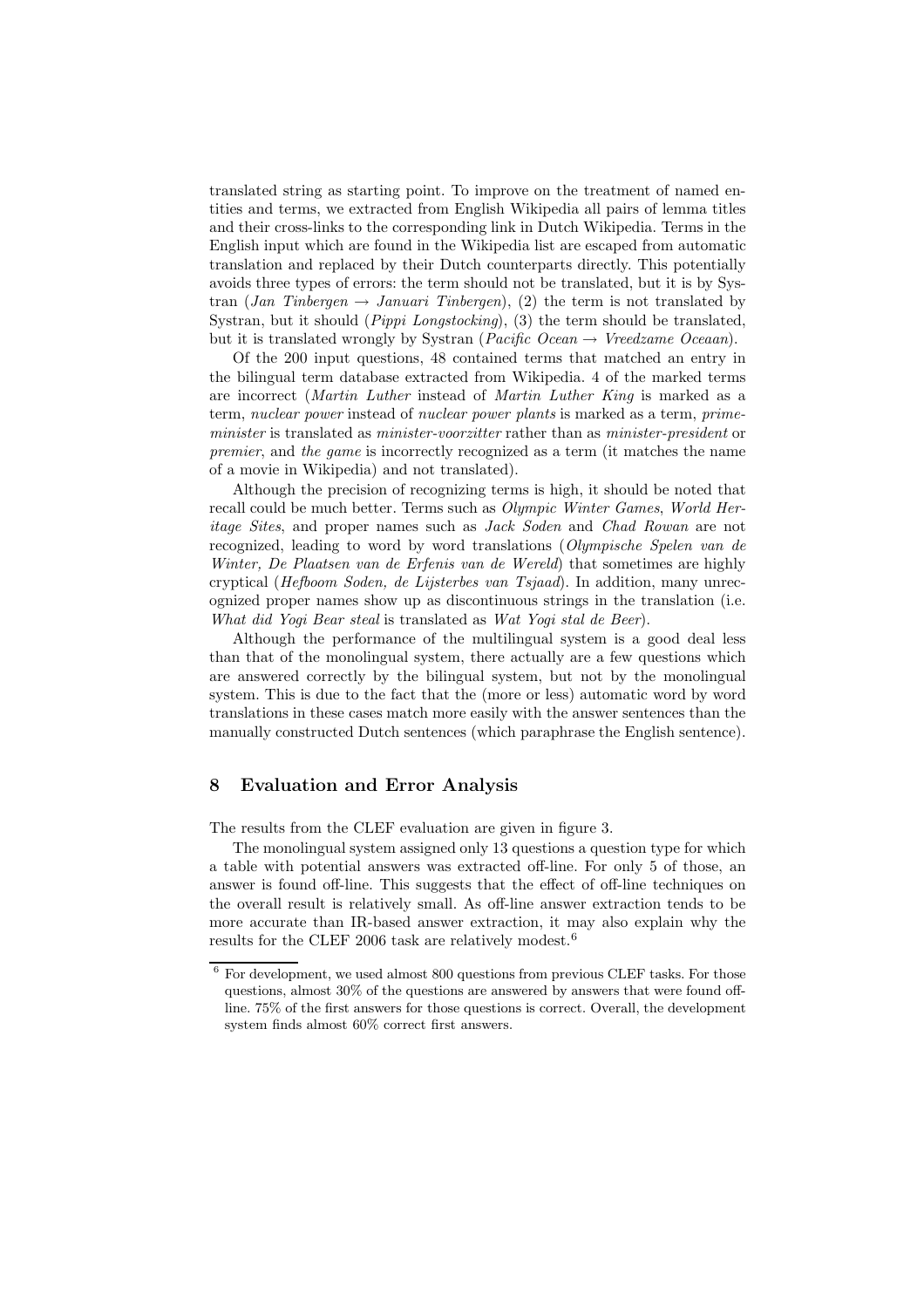| Q type                                          | #      |                                      | $\#$ correct $\%$ correct MRR |       |
|-------------------------------------------------|--------|--------------------------------------|-------------------------------|-------|
| Factoid Questions                               | 146 40 |                                      | 27.4                          |       |
| Definition Questions                            | 40     | 18                                   | 45                            |       |
| Temporally Restricted <sup>5</sup> <sup>1</sup> |        |                                      |                               |       |
| Non-list questions                              | 187 58 |                                      | 31                            | 0.346 |
| List Questions                                  | 13     | $15/65$ answers correct (P@5 = 0.23) |                               |       |

| Q type                  | #      |    | $\#$ correct $\%$ correct MRR |                                                   |
|-------------------------|--------|----|-------------------------------|---------------------------------------------------|
| Factoid Questions       | 147 27 |    | 18.4                          |                                                   |
| Definition Questions    | 39     | 11 | 28.2                          |                                                   |
| Temporally Restricted 1 |        |    |                               |                                                   |
| Non-list questions      | 187 38 |    | 20.3                          | 0.223                                             |
| List Questions          | 13     |    |                               | $4/37$ answers correct (P $\mathcal{Q}5 = 0.06$ ) |

Fig. 3. Official CLEF scores for the monolingual Dutch task (top) and bilingual English to Dutch task (bottom).

If we look at the scores per question type for the most frequent question types (as they were assigned by the question analysis component) , we see that definition questions are answered relatively well (18 out of 40 of the first answers correct), that the scores for general wh-questions and location questions are in line with the overall score (16 out of 52 and 8 out of 25 correct), but that measure and date questions are answered poorly (3 out of 20 and 3 out of 15 correct). On the development-set (of 800 questions from previous CLEF tasks), all of these question types perform considerably better (the worst scoring question type are measure questions, which still finds a correct first answer in 44% of the cases).

A few questions are not answered correctly because the question type was unexpected. This is true in particular for the  $(3)$  questions of the type When did Gottlob Frege live?.

Somewhat suprisingly, question analysis also appears to have been an important source of errors. We estimate that 23 questions were assigned a question type that was either wrong or dubious. Dubious assignments arise when question analysis assigns a general question type (i.e. person) where a more specific question type was available (i.e. founder).

Attachment errors of the parser are the source of small number of mistakes. For instance, Joost replies that O.J. Simpson was accused of murder on his exwife, where this should have been murder on his ex-wife and a friend. As the conjunction is misparsed, the system fails to find this constituent. Different attachments also cause problems for the question Who was the German chancellor between 1974 and 1982?. It has an almost verbatim answer in the corpus (the social-democrat Helmut Schmidt, chancellor between 1974 and 1982), but since the temporal restriction is attached to the verb in the question, and the noun social-democrat in the answer, this answer is not found.